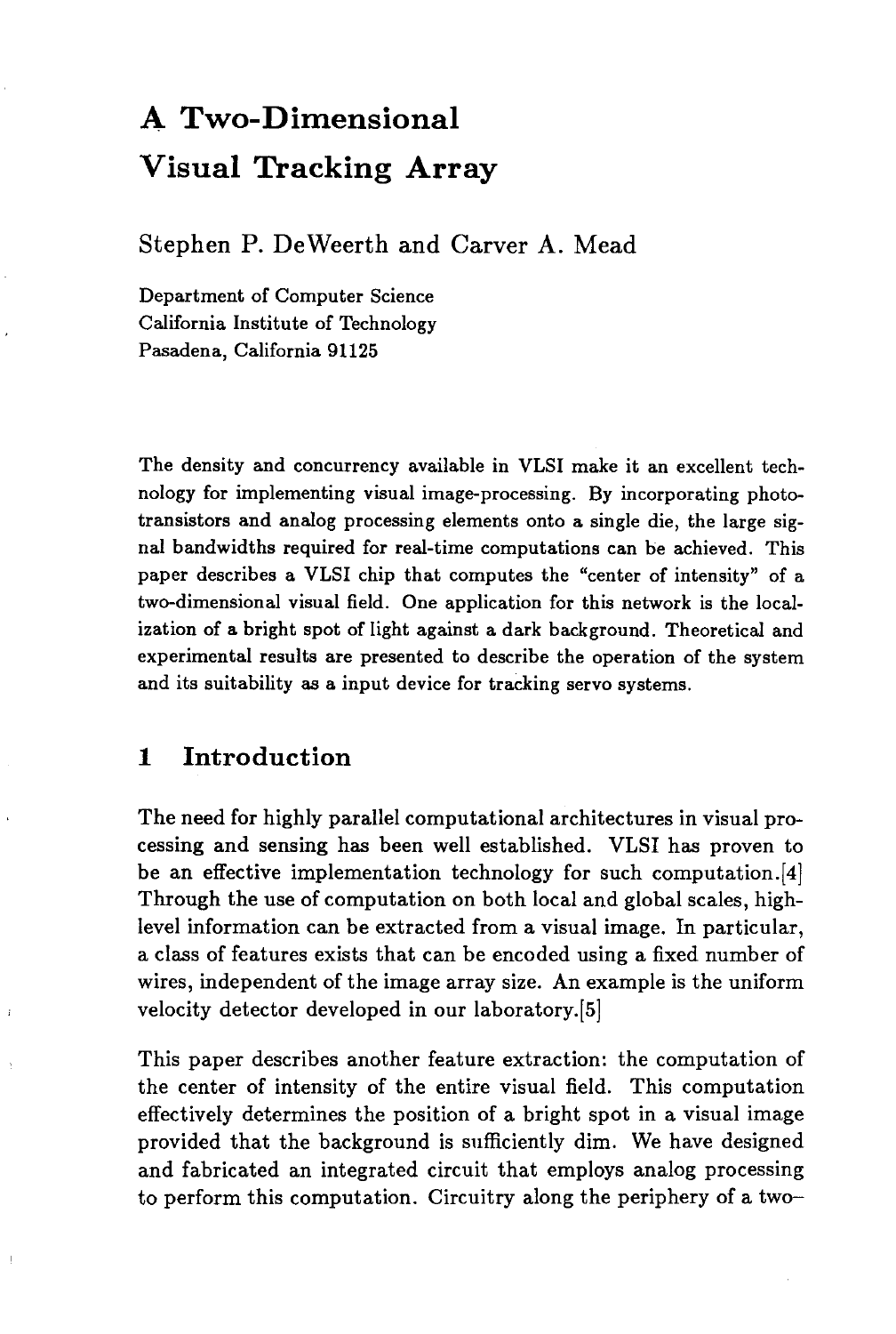dimensional array of photoreceptors is used to compute the mean or median of the position of the receptors weighted by their respective light intensities.

## 2 Theory

In this section, we shall present circuitry to compute a weighted mean using a resistive voltage divider. We will define the concept of a weighted median, and will show how this quantity can be computed with a similar circuit of threshold elements.

#### 2.1 Parallel Resistor Network

A network of linear resistors configured as a voltage divider is shown in Figure 1. The current in the nth resistor is

$$
i_{\rm n} = g_{\rm n}(V_{\rm n} - V_{\rm out}) \tag{1}
$$

The sum of the currents at node  $V_{\text{out}}$  must be zero. Hence,

$$
\sum_{n=0}^{N} g_n (V_n - V_{\text{out}}) = 0
$$
 (2)

Solving for  $V_{\text{out}}$  gives

$$
V_{\text{out}} = \frac{\sum g_{\text{n}} V_{\text{n}}}{\sum g_{\text{n}}} \tag{3}
$$

From Equation 3, we see that the output voltage is the mean of the input voltages weighted by the corresponding conductances.

#### 2.2 Parallel Threshold-Element Network

A threshold-element is a hypothetical infinite-gain current source with the following voltage-current relationship:

$$
i = \begin{cases} -\gamma & V_1 < V_2 \\ 0 & V_1 = V_2 \\ \gamma & V_1 > V_2 \end{cases}
$$
 (4)

where  $\gamma$  is the magnitude of the current through the device.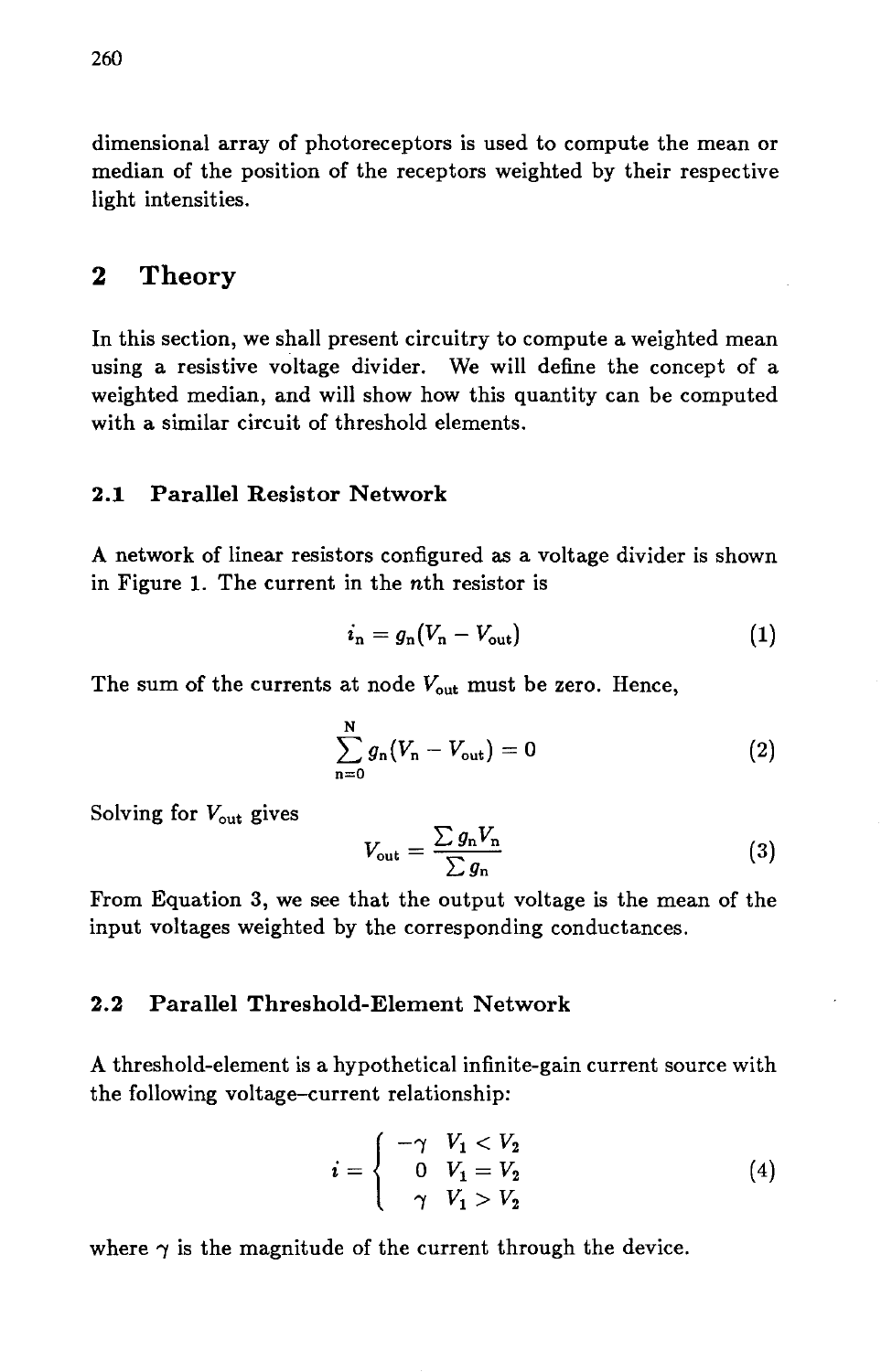

Figure 1 A parallel network of resistors. The sum of the currents through the resistors must be zero due to Kirchhoff's current law at the output node. This effect and the linear voltage-current relationship of the resistors cause the output voltage to equal the mean of the input voltages weighted by the corresponding conductances.



Figure 2 A parallel network of threshold elements. Kirchhoff's current law mandates that the sum of currents through the devices with input voltages less than the output voltage must equal the sum of the currents through the devices with input voltages greater than the output voltage. This relationship causes the network to compute the median of the input voltages weighted by the current magnitudes for the corresponding elements.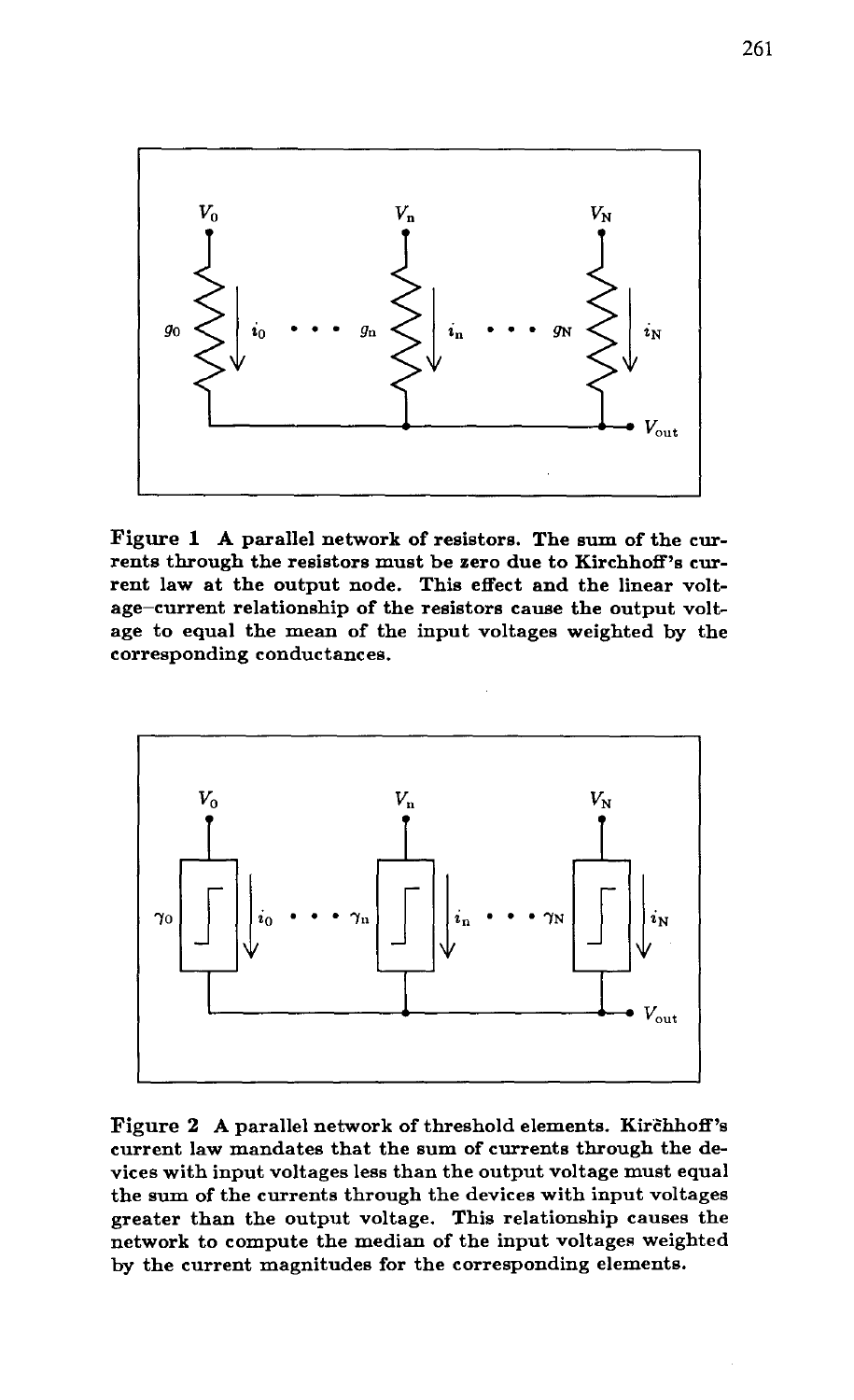We can construct an array of these elements (Figure 2), similar to the resistor array in Figure 1. From the definition in Equation 4, the current through the nth threshold element is

$$
i_{\rm n} = \begin{cases} -\gamma_{\rm n} & V_{\rm n} < V_{\rm out} \\ 0 & V_{\rm n} = V_{\rm out} \\ \gamma_{\rm n} & V_{\rm n} > V_{\rm out} \end{cases} \tag{5}
$$

In this array, as in the resistor array, Kirchhoff's current law mandates that the sum of the currents into the  $V_{\text{out}}$  node must equal zero. This fact, combined with Equation 5, leads to the following equality:

$$
\sum_{V_{\rm n} < V_{\rm out}} \gamma_{\rm n} = \sum_{V_{\rm n} > V_{\rm out}} \gamma_{\rm n} \tag{6}
$$

If all the weights  $(\gamma_n)$  are equal, Equation 6 calculates the median of the input voltages. When they are not all equal, this computation defines a "weighted median."

#### 2.3 Encoding Position with Voltages

In Sections 2.1 and 2.2, the input voltages to the parallel dividers were independent of one another. These voltages, however, can be used to encode the position of each element in the array. This encoding can be performed through the use of a linear resistive divider as a voltage divider. In this configuration, *N* resistors are connected in series. By applying voltages  $V_0$  and  $V_N$  to the ends of the resistive line, a linear voltage gradient can be set up along the array, where the voltage at the nth node is given by

$$
V_{\rm n} = \left(\frac{V_{\rm N} - V_0}{N}\right) n + V_0 \tag{7}
$$

#### 3 Implementation

In this section, we shall present the circuitry needed to implement the tracking arrays. We shall describe the transconductance amplifiers and phototransistors used in this system, and show how these elements can be used to implement both one- and two-dimensional tracking arrays.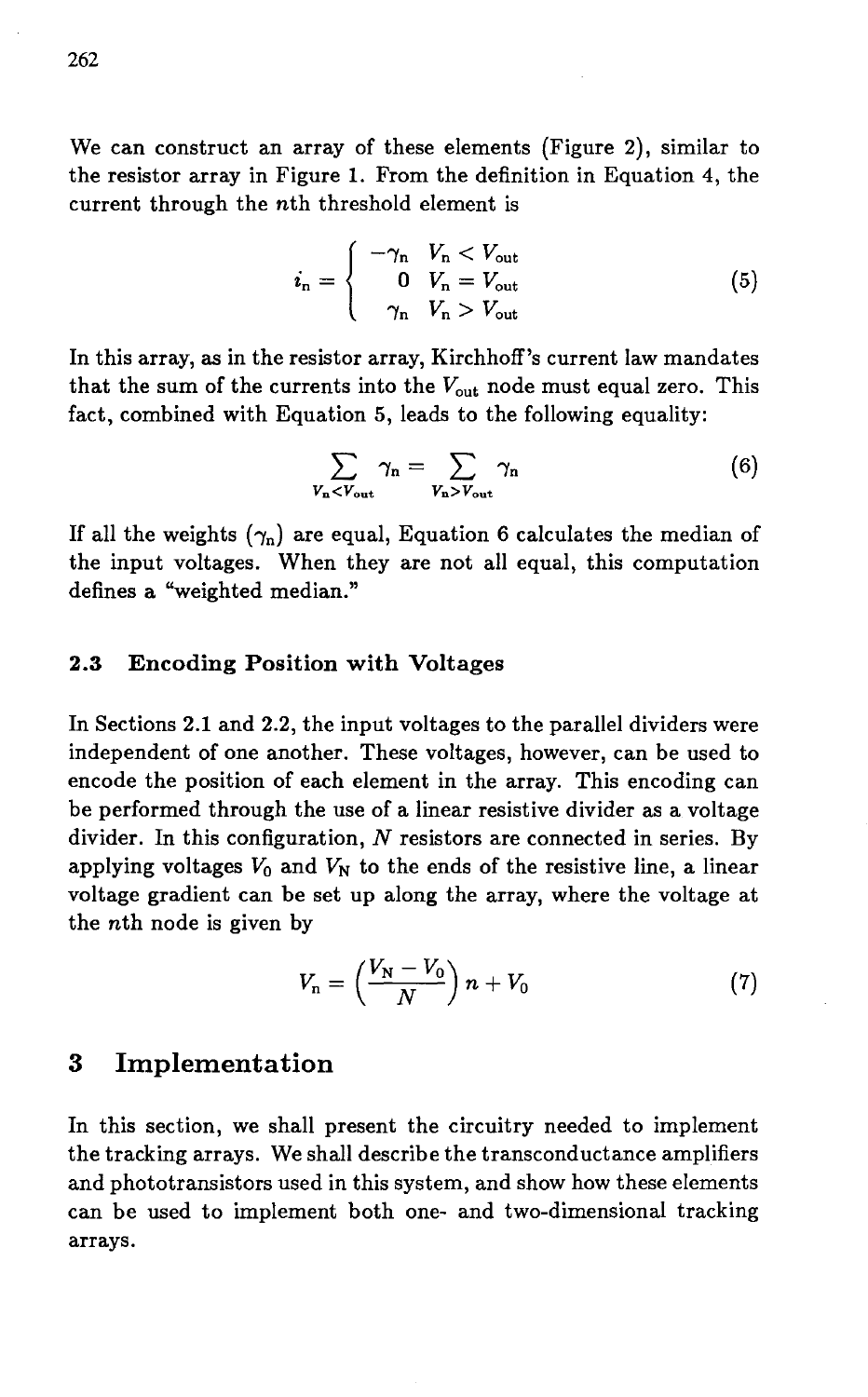#### **3.1 The Photoreceptor**

In this design, the vertical parasitic bipolar transistor existing in the standard CMOS fabrication process is used as a phototransistor.[1] Assuming an *n*-well process, this bipolar transistor is a *pnp* with a grounded collector.

In a phototransistor of this type, at a given wavelength of light,

$$
i_{\rm photo} \propto I \tag{8}
$$

where  $i_{\text{photo}}$  is the emitter current of the phototransistor and I is the light intensity at the base-emitter junction.

#### **3.2 The Transconductance Amplifier**

The transconductance amplifier (Figure 3) is a differential stage producing an output current which is a function of the bias current (set by  $V_{bias}$  and the differential input voltage  $(V_1 - V_2)$ .[6] The circuit consists of a bias transistor  $Q_{bias}$  that sets the maximum output current of the amplifier, a differential pair  $(Q_1$  and  $Q_2)$ , and a current mirror  $(Q_3$  and  $Q_4$ ).<sup>1</sup> The bias current is divided by the differential pair according to input voltages  $V_1$  and  $V_2$ . The current that flows through the "minus" transistor  $Q_2$  is subtracted directly from the output node. In the other branch, the current flowing through the "plus" transistor  $Q_1$  also must pass through  $Q_3$ . The current through  $Q_4$  is the mirror of the current through  $Q_3$ . Finally, the current through *Q*4 is added to the output node. Thus, the output current is the difference between the currents in the two branches of the differential pair.

A transfer curve for the transconductance amplifier is shown in Figure 4. Saturation behavior is clearly exhibited for large input voltage differentials, indicating that the bias current is flowing through only one of the transistors in the differential pair. This amplifier often is used with very small bias currents, allowing all transistors to be operating in the subthreshold regime.[2] The transfer function when the

<sup>&</sup>lt;sup>1</sup>This configuration is called a current mirror because the current through the input transistor is "mirrored" by the output transistor. The gate voltage of the input transistor is set by the current applied to the device. This voltage also is applied to the output transistor gate, causing the current through the two transistors to be equivalent (ignoring drain-source voltage effects).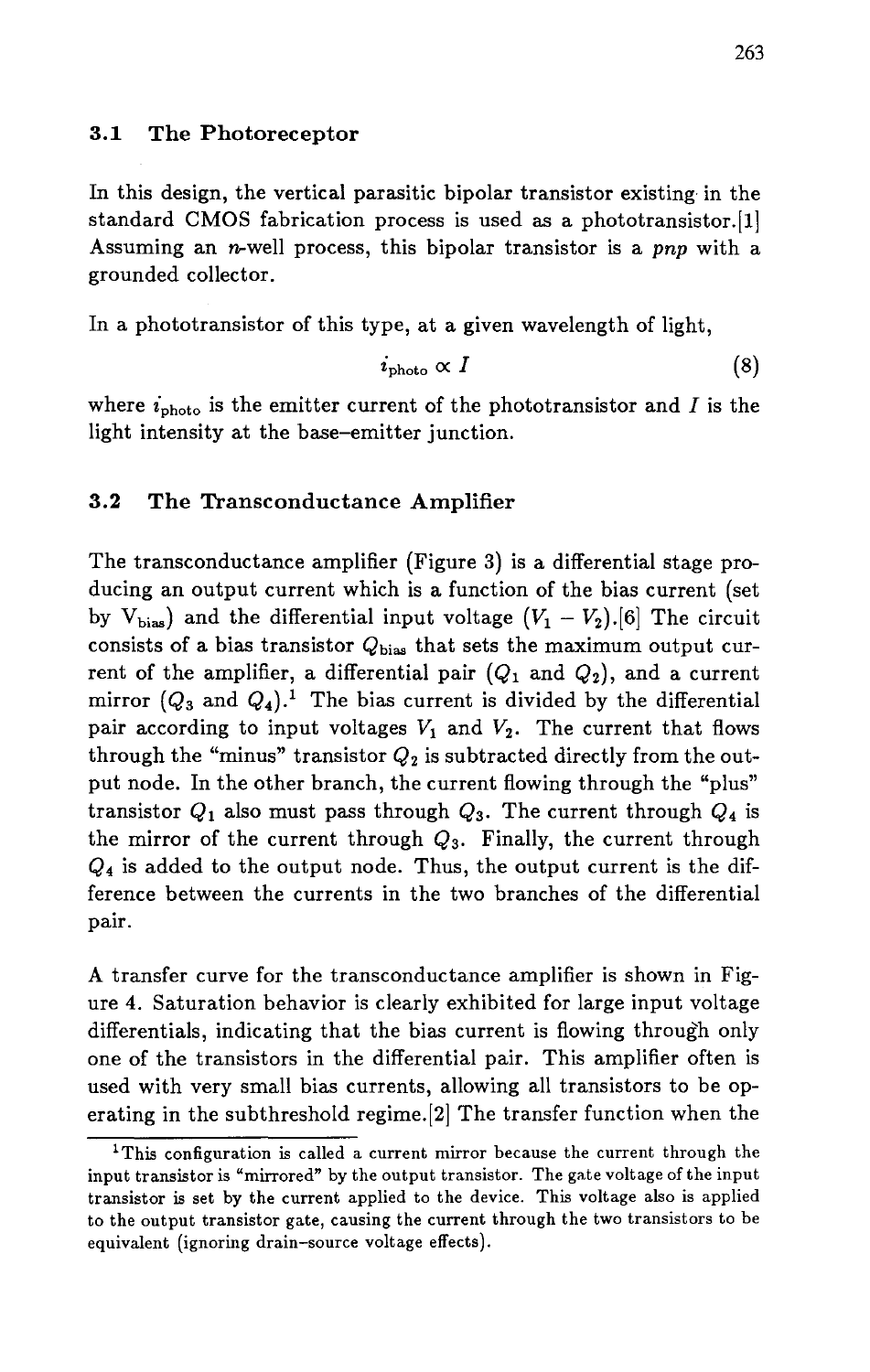

Figure 3 The transconductance amplifier. This circuit is a differential amplifier whose output current is a function of its bias current (the current through  $Q_{bias}$ ) and differential input voltage. The bias current is set by  $V_{bias}$  and divided between  $Q_1$ and  $Q_2$  depending on  $V_1$  and  $V_2$ .  $Q_3$  and  $Q_4$  mirror the current through *Qi* giving an output current equal to the difference of the currents through  $Q_1$  and  $Q_2$ .



Figure 4 Transconductance amplifier transfer characteristics. The solid line is the actual transfer function for the amplifier. The dotted line is the linear approximation for the amplifier transfer curve.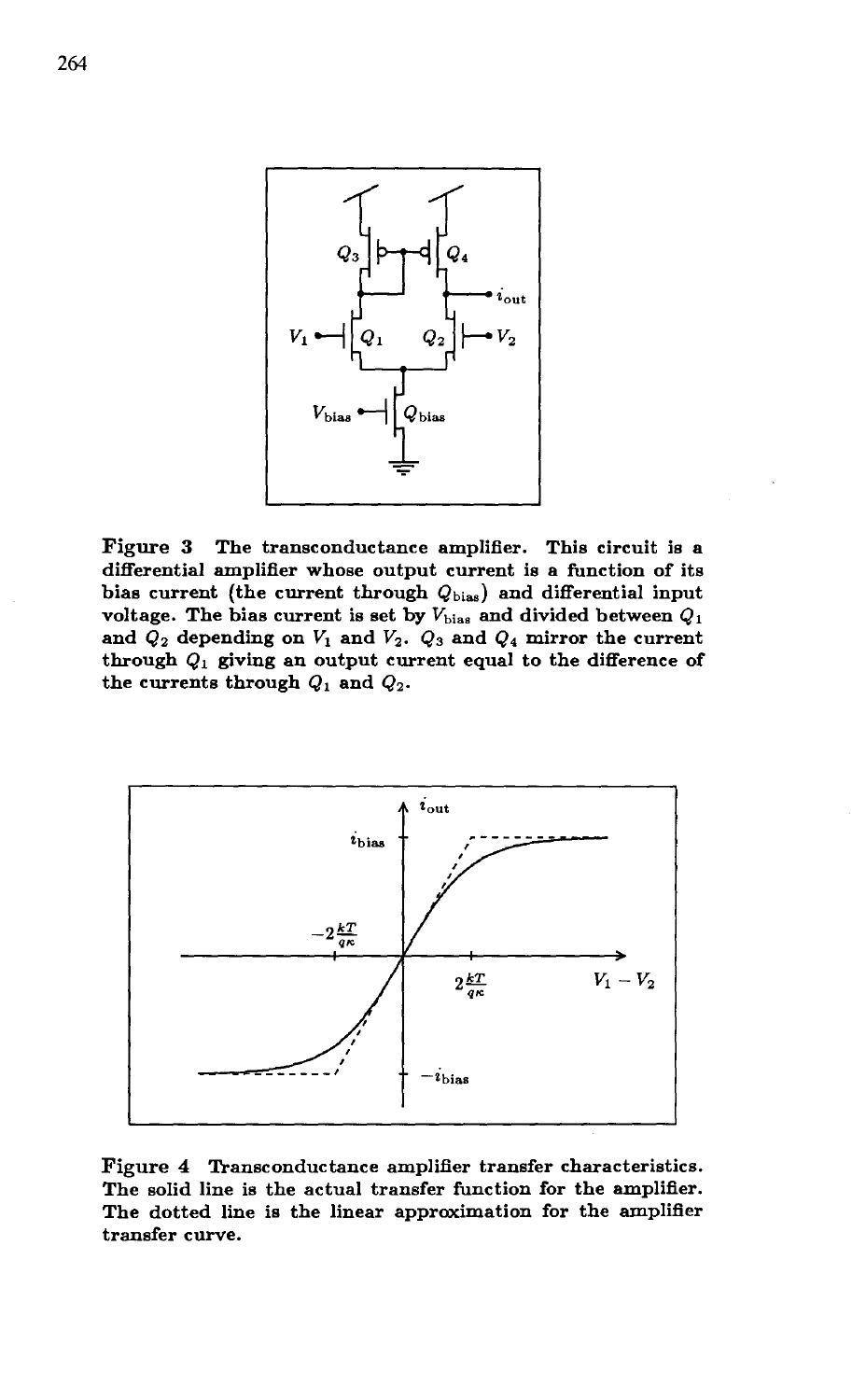bias current is subthreshold is

$$
i_{\text{out}} = i_{\text{bias}} \tanh\left(\frac{V_1 - V_2}{2\frac{kT}{q\kappa}}\right) \tag{9}
$$

For the purpose of calculations in this paper, the tanh function will be approximated by the piecewise linear function described by

$$
i_{\text{out}} = \begin{cases} -i_{\text{bias}} & V_1 - V_2 \leq -2\frac{kT}{q\kappa} \\ g(V_1 - V_2) & |V_1 - V_2| < 2\frac{kT}{q\kappa} \\ i_{\text{bias}} & V_1 - V_2 \geq 2\frac{kT}{q\kappa} \end{cases} \tag{10}
$$

where  $g = i_{\text{bias}} / \left( 2 \frac{kT}{q\kappa} \right)$  is the transconductance of the amplifier. This approximate transfer function is superimposed in Figure  $\overline{4}$ .

#### **3.3 A One-Dimensional Amplifier Array**

Figure 5 shows a variation on the standard transconductance amplifier in which the bias transistor has been replaced with a phototransistor. Because the phototransistor produces a current  $(i_{\text{photo}})$  that is proportional to the light intensity  $(I)$ , the transfer function of this circuit becomes

$$
i_{\text{out}} = i_{\text{photo}} \tanh(V_1 - V_2) \propto I \tanh(V_1 - V_2) \tag{11}
$$

with voltages given in units of  $2 \frac{kT}{q\kappa}$ .

Figure 6 shows an array of transconductance amplifiers and phototransistors configured similarly to the arrays of resistors and threshold elements in Figures 1 and 2. The input voltages to the amplifiers are obtained from the resistive line, as described in Section 2.3.

We can set the voltage gradient along the amplifier inputs by changing  $V_0$  and  $V_N$ . The output voltage  $(V_{\text{out}})$  is a weighted combination of the amplifier input voltages, and is constrained to lie within the input voltage range. Thus, the maximum possible differential voltage at the input of any amplifier is  $|V_N - V_0|$ . If  $|V_N - V_0| \leq 2\frac{kT}{q\kappa}$ , all the amplifiers will be operating in their "linear" regimes, and the network will calculate the mean of the input voltages of the amplifiers weighted by the corresponding light intensities:

$$
V_{\text{out}} = \frac{\sum i_{\text{photo}_n} V_n}{\sum i_{\text{photo}_n}} = \frac{\sum I_n V_n}{\sum I_n}
$$
(12)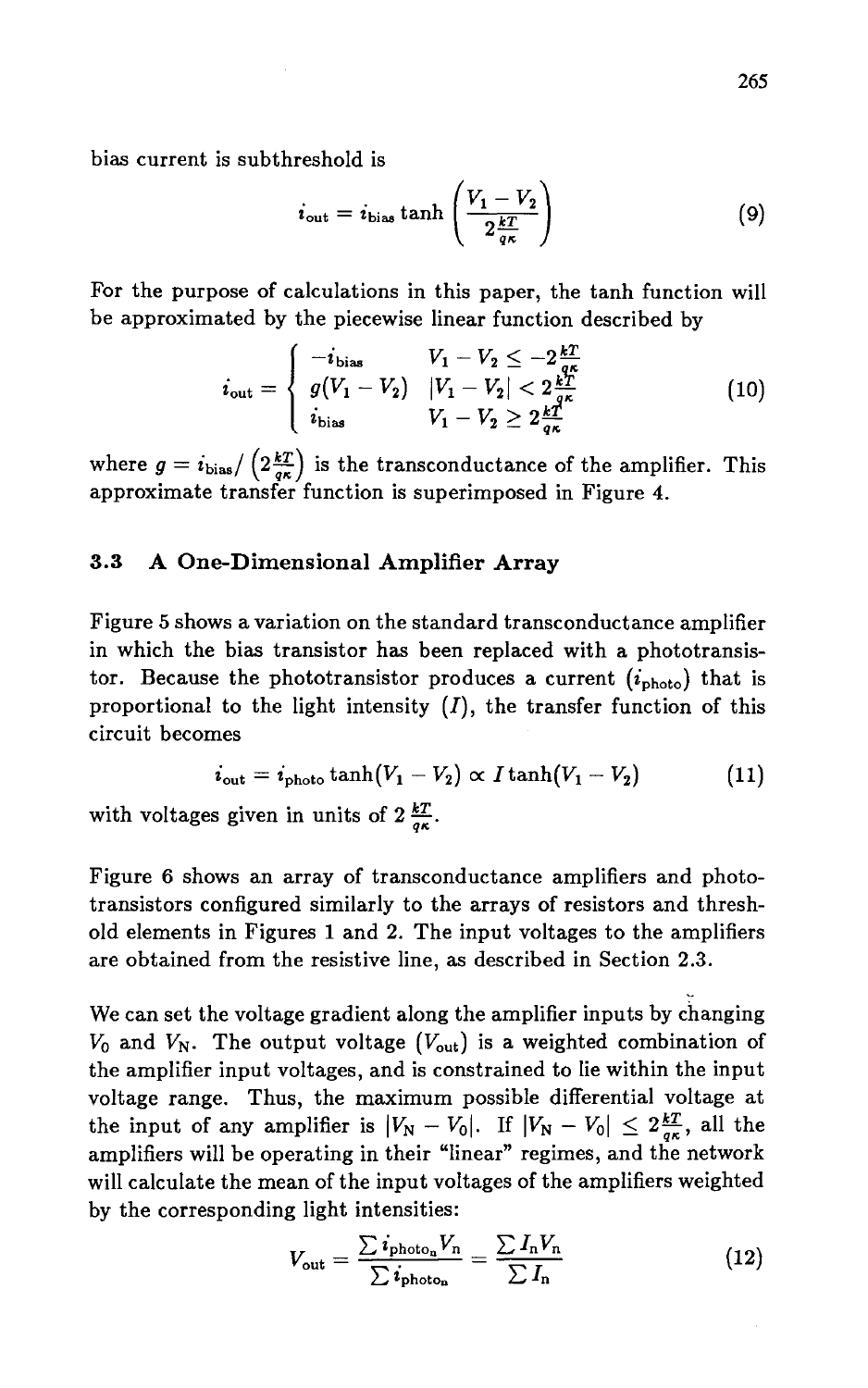

Figure 5 Transconductance amplifier modified to include phototransistor. In this circuit, the bias transistor of the amplifier is replaced with a phototransistor (a vertical parasitic bipolar transistor) resulting in an amplifier bias current that is equivalent to the photocurrent.



Figure 6 Transconductance amplifier array with position encoding. In this network, amplifiers with photocurrents used as their bias currents are configured as voltage followers with their outputs connected together. A resistive voltage divider encodes the position and these voltages are used as the input voltages to the amplifiers. By changing the differential input voltage  $(V_N - V_0)$  the network can perform the range of computations from weighted mean to weighted median.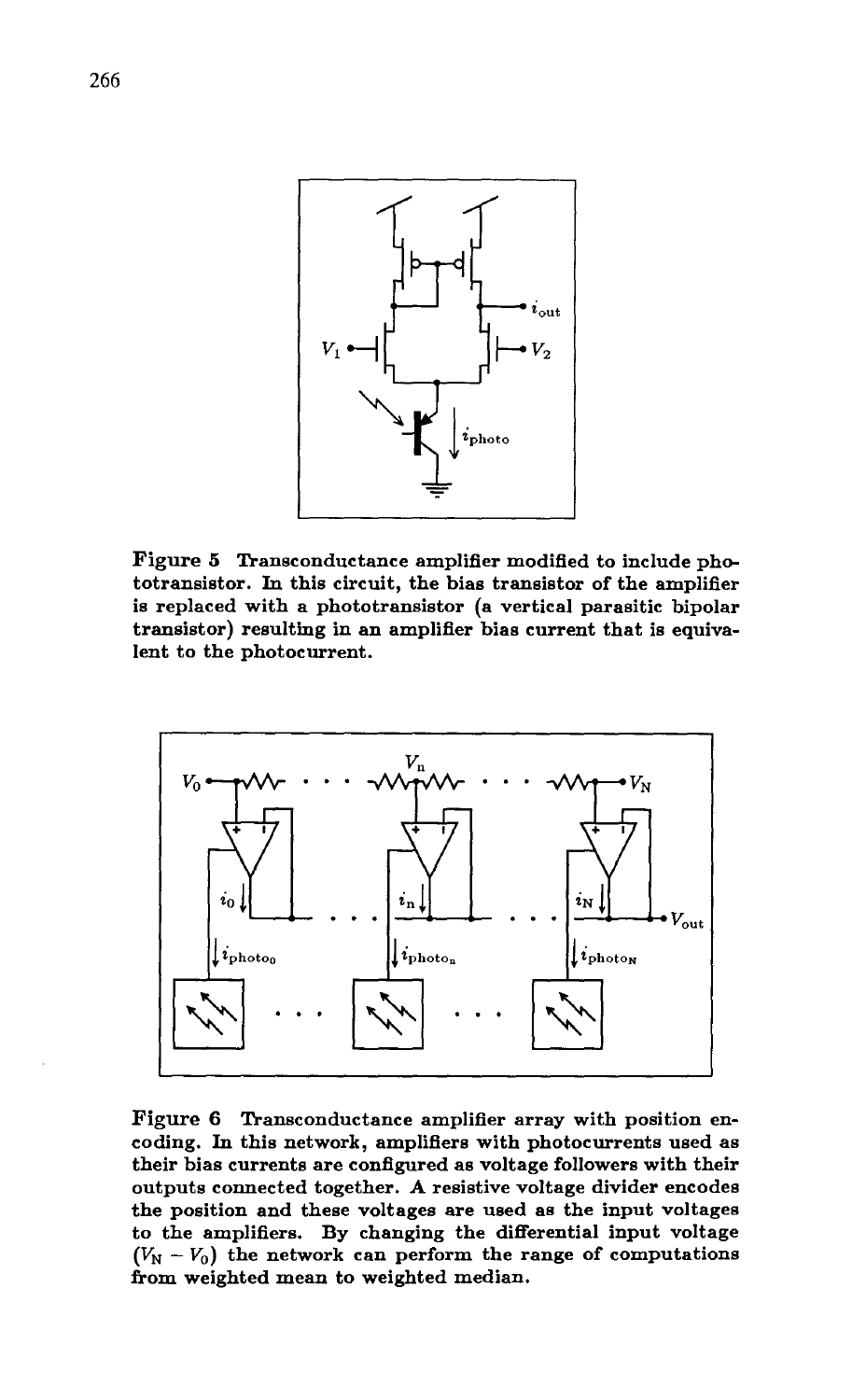Because the input voltages encode the positions of the receptors, this calculation is equivalent to computing the center of light intensity. Thus, if the image projected onto the chip is a bright spot of light against a dark background, the array will calculate the position of the spot, and thus, track this stimulus.

If  $|V_N - V_0| \gg 2\frac{kT}{g\kappa}$ , the gain of each amplifier with respect to distance along the array will be very large. The transconductance amplifiers (except for those with input voltages very near the output voltage) then can be approximated as threshold elements, and the network will approximate the weighted median calculation. In this configuration, the circuit can also track a high-intensity stimulus. Because the amplifier output magnitudes are independent of the positions in the array, however, the receptors further from the bright spot will contribute less to the output than they would in the weighted mean computation. Thus, a higher differential voltage along the resistive divider leads to a more accurate bright-spot localization.

If  $|V_N - V_0|$  falls between these two regimes, the calculation will be a combination of the two computation modes. In particular, the section of the array with input voltages near the output voltage (near the center of intensity) will compute a weighted mean, whereas the parts distant from the center of intensity will compute a weighted median.

### **3.4 A Two-Dimensional Tracking Array**

The one-dimensional array of photoreceptors and amplifiers in Section 3.3 can be expanded to two dimensions. Because the two dimensions of the tracking calculations are independent, the value of the intensity at any point along each axis is taken to be the sum of the currents from the receptors in a line perpendicular to that axis. The twodimensional array can be implemented using dual-output photoreceptors (implemented with current mirrors) and current summing along each row and column (Figure 7).

This configuration has a problem, however; the layout area of a photoreceptor increases by more than a factor of two when the current mirror is added, reducing the resolution and the coverage factor of the array. For this reason, a second scheme of photoreceptor placement using single-output receptors can be used to tile the plane. In this array configuration, each photoreceptor contributes its current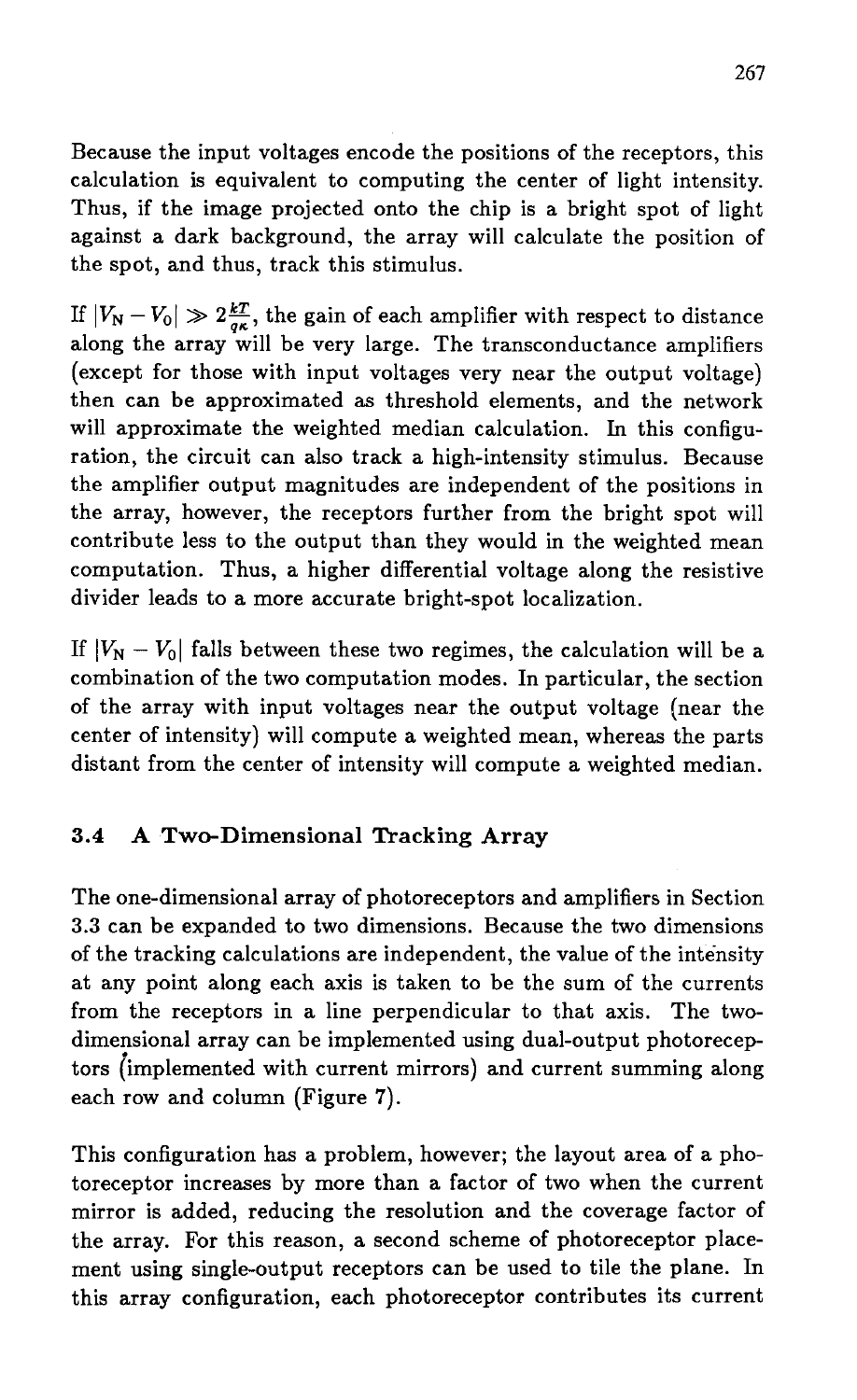

Figure 7 A two-dimensional amplifier array. The photocurrents from the receptors are replicated and summed onto wires running parallel to each axis. These current sums are used as the bias current for the amplifier arrays along the edges of the array. This edge circuitry performs the weighted mean/median computations.

to only one axis. The receptors are spacially alternated so that the currents from adjacent receptors are added to opposing axes. Using this scheme only one-half of the receptors contribute current to each axis, but the effective density of receptors is increased due to the unit size reduction made possible by removing the current mirror.

# 4 Experimental Set-up and Results

We chose to fabricate the alternating receptor array because of its increased receptor density and resolution. We fabricated the chip with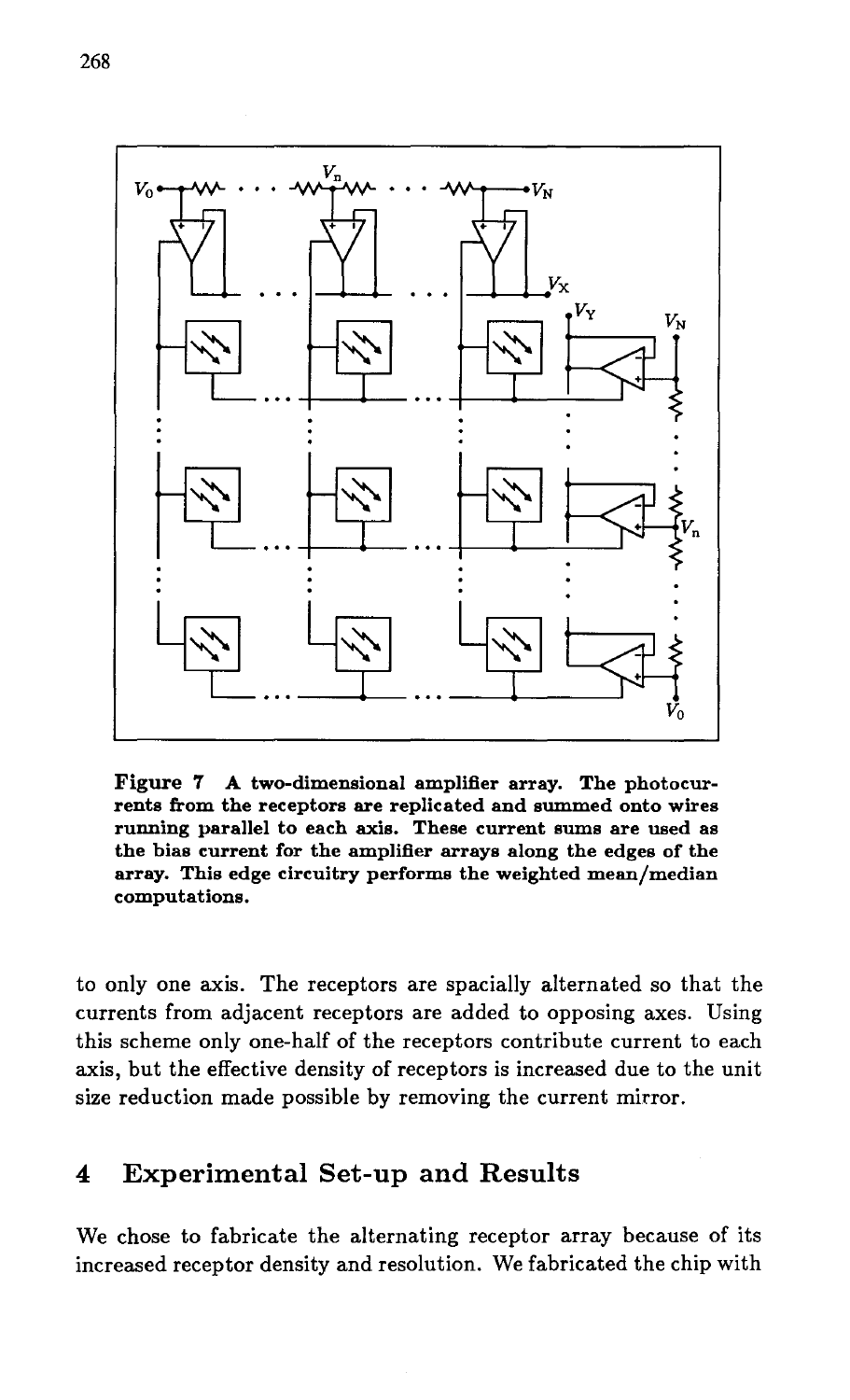a 200 $\times$ 200-pixel array in 2 $\mu$  CMOS. We implemented the resistive dividers using polysilicon wires running the length of each of the two edges of the chip. The resistance of these lines was approximately  $7k\Omega$ .

We created our experimental setup by removing the light source from a standard photographic enlarger and mounting a tracking chip in its place. We mounted a light-emitting diode (LED) on a two-dimensional precision motion table (accurate to  $0.2 \mu m$ ) placed below the enlarger, and focused its image through the enlarger lens onto the chip. We could then use the LED as a point stimulus by moving its image across the face of the chip by moving the table. We placed a uniformly reflective background on the motion table surrounding the LED, and created a uniform background intensity by projecting light onto the background from a diffuse light source mounted above the table.

## 4.1 Position/Output Voltage Relationship

We investigated the output response of the chip by moving the LED parallel to one axis while holding its position constant with respect to the other axis (Figure 8). We set the input voltages (the voltage at the ends of the polysilicon wires) to 2.2 and 3.8 V. As the stimulus passed across the surface of the chip, the output voltage changed as a function of the position. At the ends of the sweep (as the image moved off the edge of the chip), the output voltage leveled off and then began to move rapidly toward the value obtained for a uniformly illuminated background.

#### 4.2 Multiple Curves and Error

In this experiment, we took a family of curves by moving the LED along one axis of the chip at five different positions (separated by 20 pixels) on the perpendicular axis. We performed a least-squares regression on the data points in the  $-70$  to  $+70$  pixel range, and the relative error for each curve was calculated by subtracting the regressed values from the observed values and dividing by the input differential voltage. Also, the maximum deviation (defined as the largest difference between any two curves) among these curves was calculated. Both the relative error curves and the maximum deviation curve are shown in Figure 9.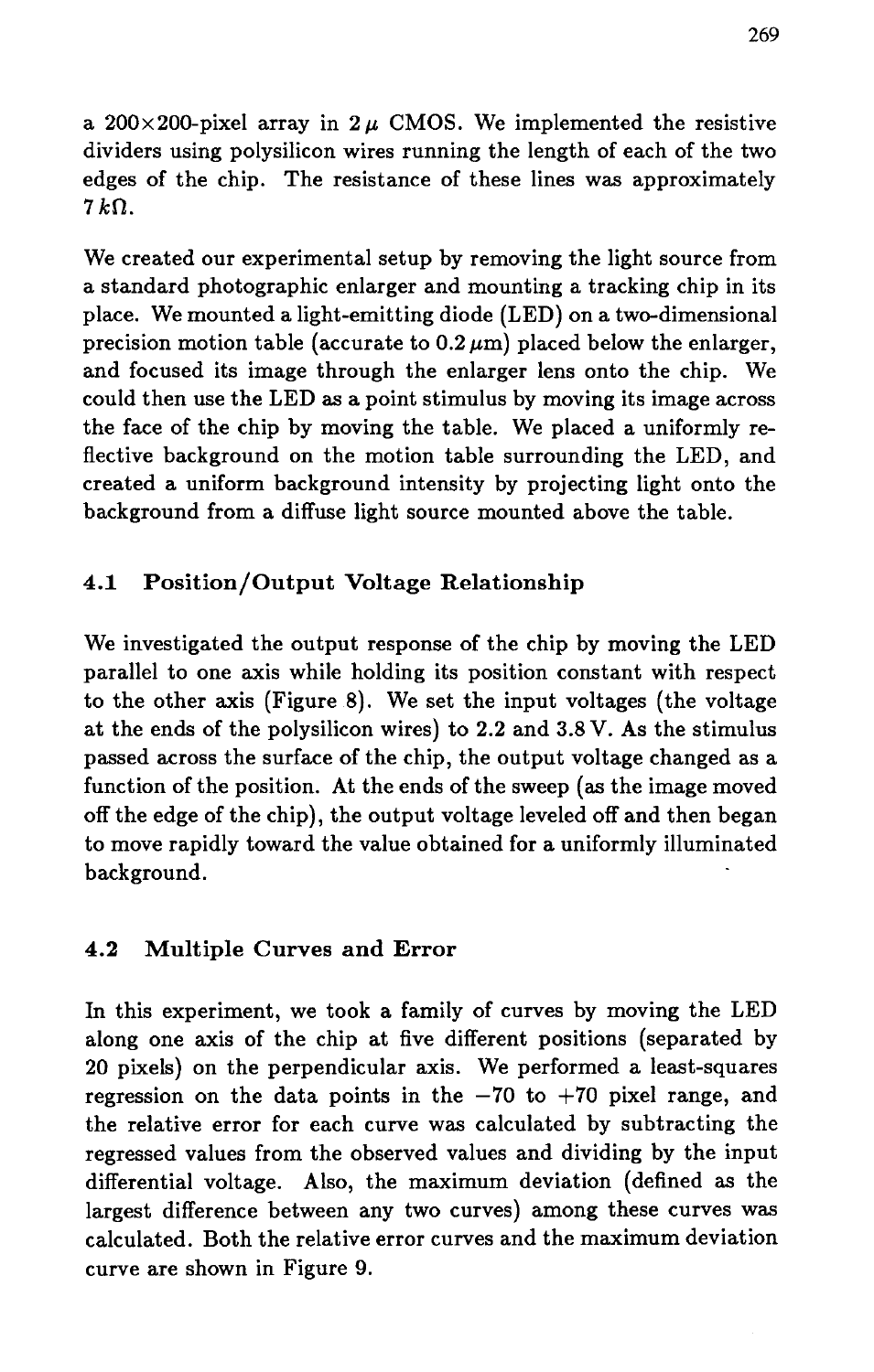

Figure 8 Single axis sweep. This figure shows the output voltage as a function of the position of the image of an LED on the chip. The curve represents a sweep of the LED through one axis while holding its position constant with respect to the other axis. As the image of the LED moves across the receptor surface, the output voltage linearly increases. As this stimulus passes off the edge of the surface, the output voltage returns to the uniform-intensity output value.

The errors appear to be quite systematic, suggesting that they were caused to a greater extent by the computational circuitry along the edges of the array than by mismatched photoreceptors. They could be a result of a nonhomogeneous resistance along the polysilicon wires of the voltage divider, or of offsets in the amplifiers due to parametric variation.

Errors due to parametric variation are very dependent upon the width of the stimulus. For a given width, the output error is the average of the errors for the individual components within the boundaries of the stimulus. Since these errors are statistically distributed around zero, the average error will decrease as the sample size becomes larger. Thus, the accuracy of the chip can be improved by increasing the stimulus width. The width of the stimulus for this experiment was approximately 6 pixels.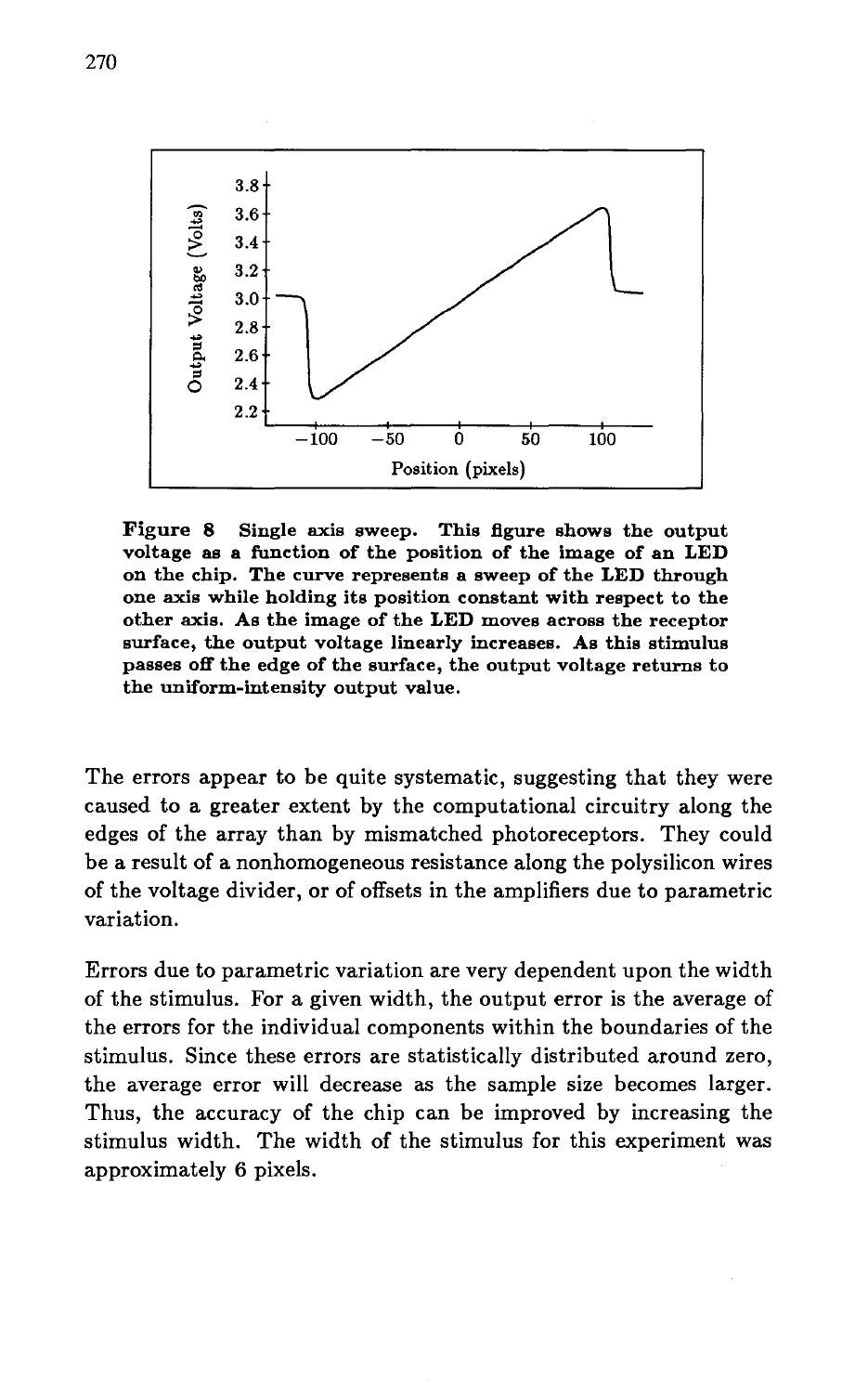

Figure 9 Tracking-array relative error. This figure displays the error for the central region of five curves taken by sweeping the **LED** along one axis at five different positions on the other axis. The bottom curves show the relative error from the best-flt line for the set of curves. The upper curve shows the maximum deviation between any two curves in the set.

#### 4.3 Varying Differential Input Voltage

We tested the effects of moving from a weighted mean to a weighted median by taking a set of curves with varied differential input voltages applied across the resistive wire. These curves were all taken while holding the stimulus-to-background intensity ratio constant at approximately 1. We varied the differential input voltages from  $100 \,\mathrm{mV}$ to 1.6 V by factors of two while keeping the common mode voltage (and thus the uniform intensity output voltage) constant at 3 V. As in the previous experiments, the width of the stimulus was approximately 6 pixels.

In the appendix, we calculated the input-output voltage relationships of the weighted mean and weighted median functions for a given stimulus width and stimulus-to-background intensity ratio. Figure 10 shows the best-fit lines (using linear regression) to the curves for this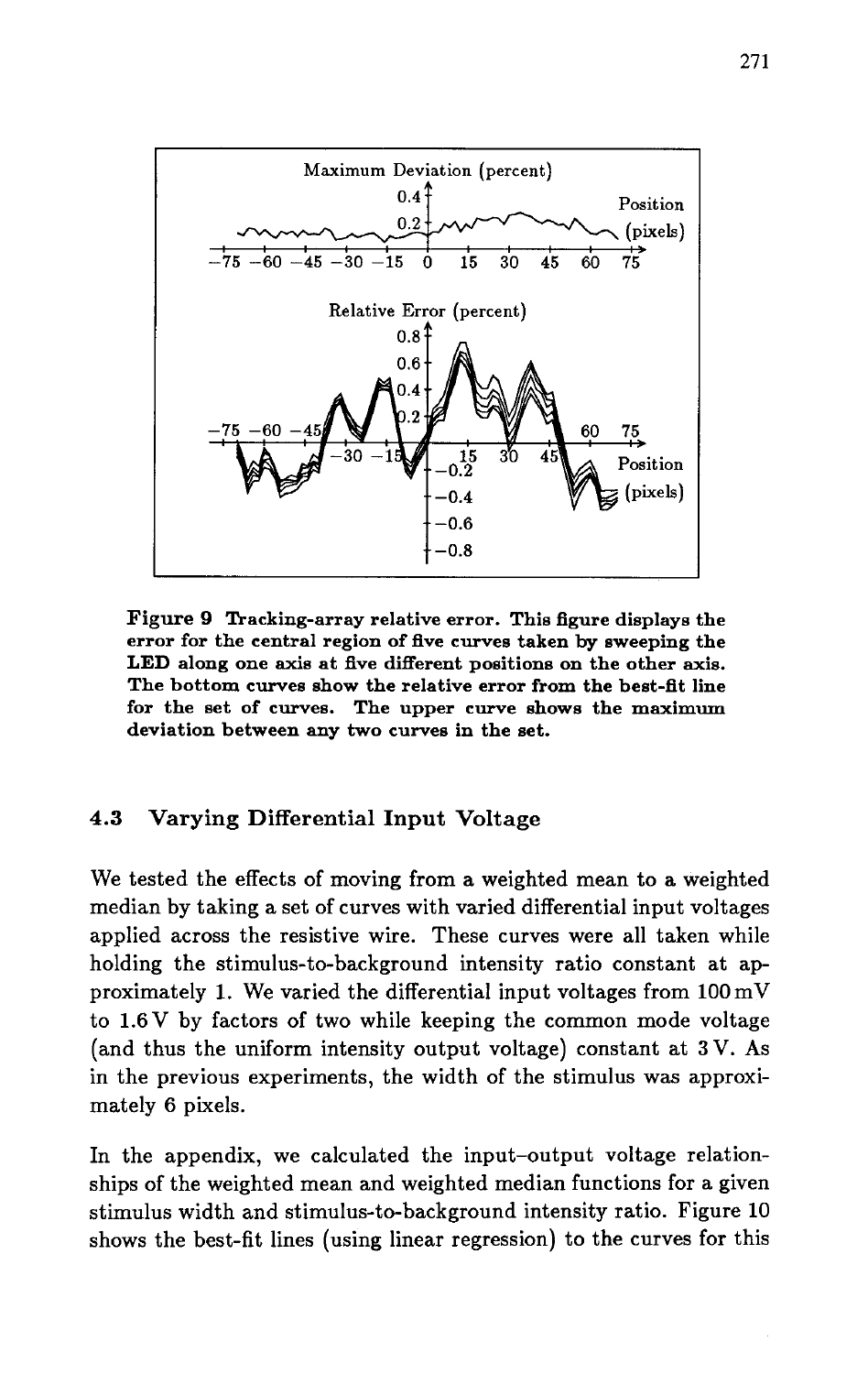experiment with the output voltages scaled to the number of pixels. We have also plotted the theoretical lines for the weighted mean and weighted median for this experimental set-up. As predicted, the experimental curve for a differential input voltage of 100 mV is closest in slope to the theoretical curve for the weighted mean. The slopes of the experimental curves increase as the differential voltage increases, coming closest to the theoretical weighted median curve at a differential input voltage of 1.6 V.



Figure 10 Varying the differential input voltage. The solid lines are the best-fit lines for a family of curves taken by varying the differential input voltage to the chip. The dotted lines are the theoretical predictions for the weighted mean and median computations. As predicted, the slopes of the experimental curves vary from the slope of the mean to the slope of the median as the amplifiers move from resistive elements to high-gain current sources.

## 5 Conclusions

In this paper we have presented a system that integrates both photosensors and processing elements on a single die to calculate the center of intensity of a visual image, or to track a bright spot on a dark background. This circuitry was implemented with a standard digital CMOS process.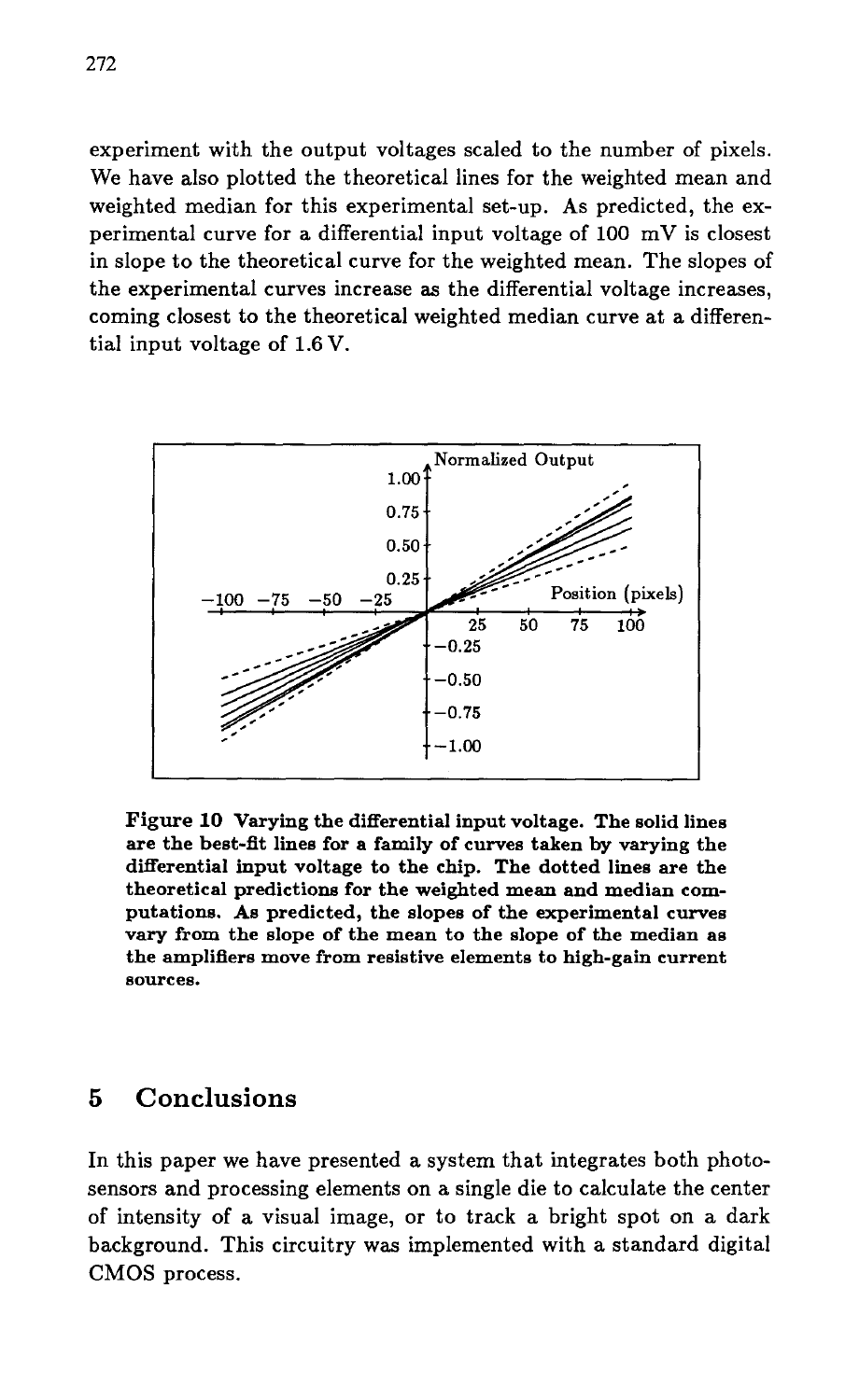For multiple sweeps along an axis, we have shown that the maximum error from a best-fit line is less than 0.8 percent, and the maximum difference among these sweeps (between any two curves) is less than 0.3 percent. In addition, the repeatability has been measured to be better than 0.05 percent, and the monotonicity (differential linearity) has been measured to be better than 0.1 percent. These facts suggest ways to increase the accuracy of the chip. If we treat the chip as a linear tracking system, we are limited by the deviation from the best-fit line. However, by creating a calibration curve for each axis, output voltages can be corrected to the accuracy of the maximum deviation among the sweeps along that axis. Finally, by creating a two-dimensional calibration map of the chip, output voltages can be corrected to within a resolution limited by the monotonicity and an accuracy equal to the repeatability. Through this scheme, it should be possible to greatly improve the accuracy of the system.

We also showed that the functionality of the system, which ranges from a weighted mean to a weighted median, can be changed by varying the differential input voltage that encodes the positions of the photoreceptors.

We are currently working on similar arrays to perform single edge detection using spatial derivatives coupled with the circuitry to compute the weighted mean/median described in this paper. We are also incorporating the tracking chip into sensory-motor feedback servo systems that will actively track objects in the visual field.

# **Appendix - Tracking Theory**

Networks that compute weighted means and medians can be applied to calculate the position of any high-intensity stimulus on a lowintensity background. This tracking is accomplished by encoding the intensity of the stimulus and background as the weights of the computation, and the position of the elements as the values being weighted.

In order to simplify the computation of these fuctions, we assume that the stimulus and background intensities are constant and uniform over their areas. We define the variables  $\alpha$  and  $\beta$  to be the total stimulus and background intensities, respectively, and assume that in the region of the stimulus, the measured intensity is the sum of the two. We scale the input and output voltages to a range of *N*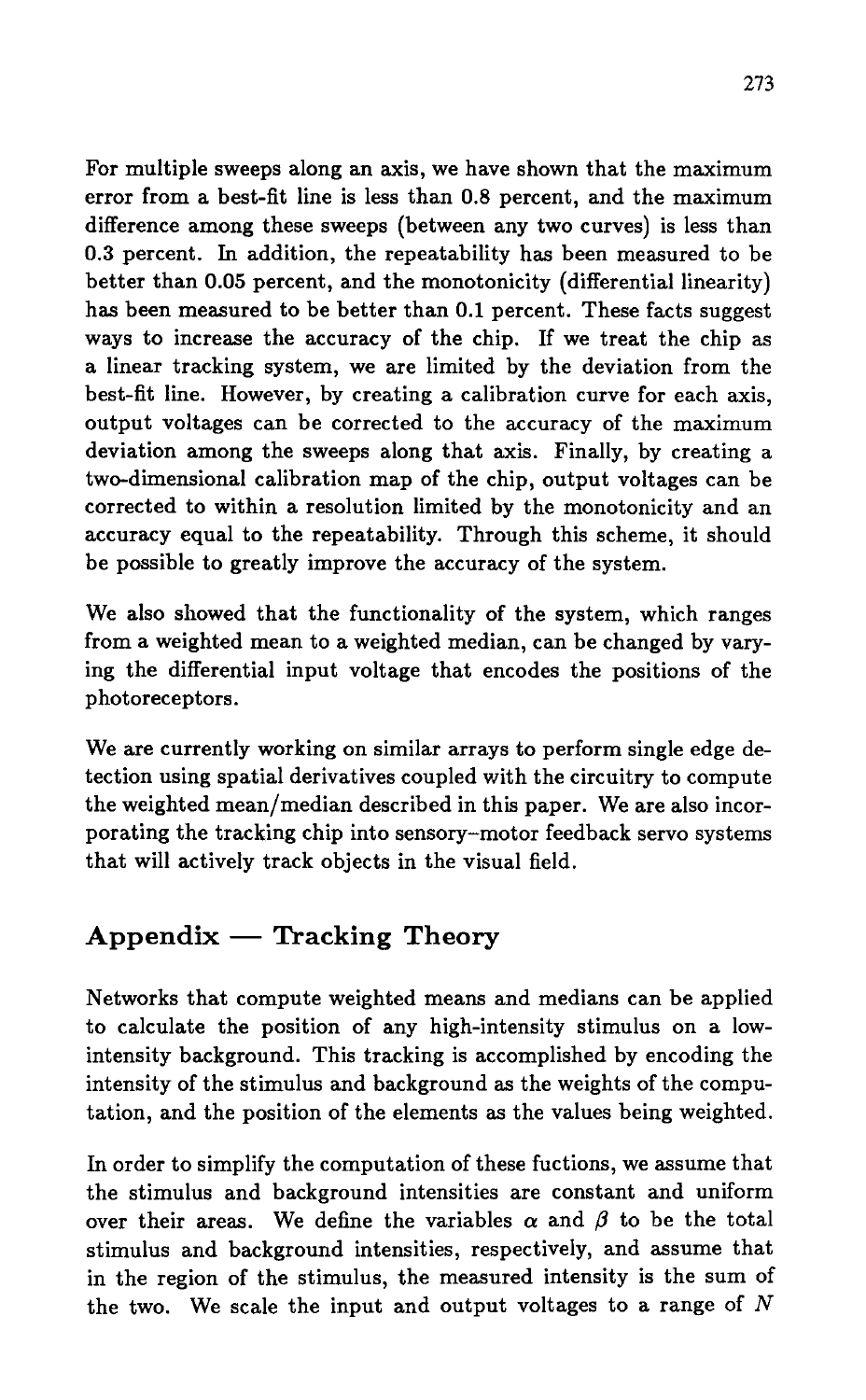(the number of pixels) centered at zero so that the index step for the summations is 1. We define the stimulus to be of width  $w$  pixels centered at the input voltage. Therefore, the value of the background intensity at every pixel is  $\frac{\beta}{N}$ , the value of the stimulus intensity at each pixel in its range is  $\frac{\alpha}{w}$ , and the sum of all the intensities is  $\alpha + \beta$ .

We can calculate the tracking function for the weighted mean by separating the summations into two parts (one for stimulus and one for background) as follows:

$$
V_{\text{out}} = \frac{1}{\sum I_{\text{n}}} (\sum I_{\text{n}} V_{\text{n}})
$$
  
\n
$$
= \frac{1}{\alpha + \beta} \left( \sum_{V=V_{\text{in}} - \frac{w-1}{2}}^{V_{\text{in}} + \frac{w-1}{2}} \frac{\alpha}{w} V + \sum_{V=-\frac{N-1}{2}}^{\frac{N-1}{2}} \frac{\beta}{N} V \right)
$$
  
\n
$$
= \frac{1}{\alpha + \beta} \left( \frac{\alpha}{w} \sum_{V=V_{\text{in}} - \frac{w-1}{2}}^{V_{\text{in}} + \frac{w-1}{2}} V + \frac{\beta}{N} \sum_{V=-\frac{N-1}{2}}^{\frac{N-1}{2}} V \right)
$$
  
\n
$$
= \frac{1}{\alpha + \beta} \left( \frac{\alpha}{w} (V_{\text{in}} w) + \frac{\beta}{N} (0) \right)
$$
  
\n
$$
= \frac{\alpha}{\alpha + \beta} V_{\text{in}}
$$

We compute the tracking function for the weighted median by again dividing the summations into two parts. We must further make the assumption that when the center of the stimulus is between pixels the network will linearly interpolate. (This is acceptable because the stimulus will then fall partially on a pixel at either end.) This leads to the following two equations for the sum of the intensities on either side of the output voltage:

$$
\sum_{V_{\rm n} < V_{\rm out}} I_{\rm n} = \frac{\beta}{N} \left[ V_{\rm out} - \left( -\frac{N-1}{2} \right) \right] + \frac{\alpha}{w} \left[ V_{\rm out} - \left( V_{\rm in} - \frac{w-1}{2} \right) \right]
$$
\n
$$
\sum_{V_{\rm n} > V_{\rm out}} I_{\rm n} = \frac{\beta}{N} \left[ \left( \frac{N-1}{2} \right) - V_{\rm out} \right] + \frac{\alpha}{w} \left[ \left( V_{\rm in} + \frac{w-1}{2} \right) - V_{\rm out} \right]
$$

Kirchhoff's current law mandates that these two sums must be equal. By combining and rearranging the equations, we get  $V_{\text{out}}$  in terms of  $V_{\text{in}}$  as follows:

$$
V_{\rm out}=\frac{N\alpha}{N\alpha+w\beta}V_{\rm in}
$$